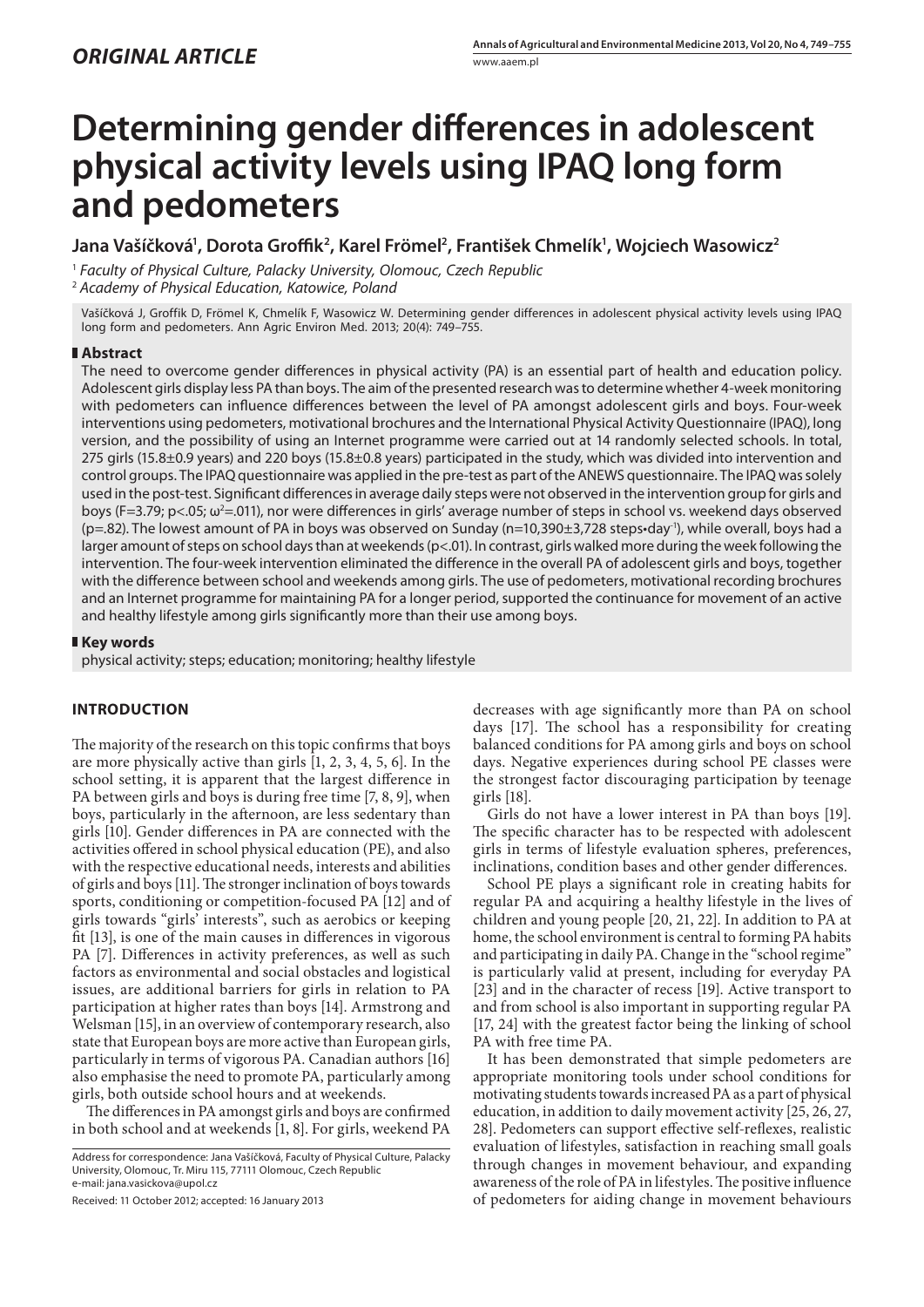Jana Vašíčková, Dorota Groffik, Karel Frömel, František Chmelík, Wojciech Wasowicz . Determining gender differences in adolescent physical activity levels using IPAQ…

among adolescents has also been confirmed by various intervention programmes [26, 29]. Although differences exist between boys and girls regarding average levels of PA, the usage of pedometers can help eliminate these differences. In Central Europe, one study found that wearing pedometers positively influences physical activity in girls [30]. The motivation potential of pedometers, particularly for increasing walking activity, is emphasised by Zhu [31] and Welk [32], while Chan and Tudor-Locke [33] stress its feedback effect.

We assume that using pedometers in Polish schools, which have 3 – 4 hours of PE per week, can significantly support increased PA amongst students, particularly girls. Our assumption is grounded in the self-determination theory [34], where intrinsic motives for physical activities facilitate long-term adherence. Adolescents may strive to better their own PA with the use of pedometers because it may increase their self-awareness regarding their own PA level.

# **OBJECTIVE**

The aim of the research was to determine whether 4-week monitoring with pedometers can influence differences between the levels of PA amongst adolescents. We worked with 2 groups, a control group and an intervention group. Each group began the study with different starting data gathered from the IPAQ long form; the differences between girls and boys in each group varied. We were interested in learning if using pedometers would initiate positive changes in the amount of physical activity in which students participated, and eliminate gender differences in the intervention group. The intervention group was involved in a 4-week, self-monitoring, physical activity and educative programme. From the pedometers, the average number of steps for particular days (school vs. weekend) and weeks were determined, and these values were compared from the perspective of gender. Finally, from the IPAQ long form, we determined the amounts of particular types of movement activity and compared them between the intervention and control groups from the perspective of gender.

## **MATERIAL AND METHODS**

**Participants.** In total, 275 girls and 220 boys (Tab. 1) participated in the study at 14 randomly chosen schools in the Katowice region of Silesia south-western Poland. 7 intervention and 7 control groups were chosen in randomly selected classes (2 classes at each school). Participants and their parents consented to participate in the research project (8 boys and 2 girls refused participation). There was no pressure placed on the participants, and they had the opportunity to end the PA monitoring at any time; no incentives were used.

**Methods of monitoring physical activity.** The Polish version of the International Physical Activity Questionnaire – long form (IPAQ), which is part of the ANEWS (Abbreviated Neighbourhood Walkability Scale), was completed by students at school and used to estimate weekly PA prior to the intervention period. Students completed the IPAQ again during the post-test period [35], which took place a week after the intervention was completed. The Polish version

|  |  |  |  |  |  |  |  |  | <b>Table 1.</b> Baseline characteristics of intervention and control groups. |  |  |  |  |
|--|--|--|--|--|--|--|--|--|------------------------------------------------------------------------------|--|--|--|--|
|--|--|--|--|--|--|--|--|--|------------------------------------------------------------------------------|--|--|--|--|

|                                                    |                 |           | Intervention group |       | Control group   |       |                |       |  |
|----------------------------------------------------|-----------------|-----------|--------------------|-------|-----------------|-------|----------------|-------|--|
| Characteristics                                    | Girls $(n=154)$ |           | Boys $(n=104)$     |       | Girls $(n=121)$ |       | Boys $(n=116)$ |       |  |
|                                                    | M               | <b>SD</b> | M                  | SD    | M               | SD    | M              | SD    |  |
| Age (years)                                        | 15.68           | 0.79      | 15.63              | 0.84  | 15.97           | 0.92  | 15.66          | 0.83  |  |
| Height (cm)                                        | 165.47          | 6.74      | 175.86             | 7.87  | 165.83          | 6.04  | 174.31         | 7.87  |  |
| Weight (kg)                                        | 54.68           | 7.59      | 66.89              | 11.15 | 56.79           | 8.97  | 66.01          | 12.06 |  |
| BMI ( $kg·m-2$ )                                   | 19.96           | 2.50      | 21.58              | 2.99  | 20.63           | 2.89  | 21.63          | 3.07  |  |
| PA (MET-<br>$min$ week <sup><math>1</math></sup> ) | 9,190           | 6,719     | 11.789             | 7.694 | 8,510           | 6,030 | 10,835         | 7.402 |  |
| Organised PA<br>(count-week <sup>-1</sup> )        | 2.46            | 2.25      | 2.98               | 2.09  | 2.11            | 1.47  | 2.41           | 1.85  |  |
| Sedentary<br>activity<br>$(min\cdot day^{-1})$     | 297             | 120       | 289                | 132   | 320             | 130   | 292            | 154   |  |

Note: M – mean, SD – standard deviation

of the questionnaire underwent the standard translate and back-translate procedure [36]. According to Craig *et al.* [35], the IPAQ questionnaires produce repeatable data with Spearman's coefficient at approximately 0.8.

Daily PA was monitored with Digi-Walker SW-700 (Yamax Co., Yasama Corp., Tokyo, Japan) pedometers, which underwent a standard pre-intervention calibration. Although this type of pedometer has some limitations, it is regarded as the most appropriate pedometer and has been useful as a behaviour modification tool [37].

After completing the IPAQ at the beginning of the intervention, the students were instructed on how to wear the pedometers (at the hip bone on the right side of the waist) and when to take them off (swimming, showering, sleeping). Each student recorded his/her achieved number of steps each evening, converting the distance when moving (km) and the active energy expenditure (kcal), into personal brochures. The participants were instructed to reset the pedometer to zero for the start of each day. The motivational recording brochures contained the following: record tables for data from the pedometer, the possibility of graphic expression of the daily number of steps, record tables for movement inactivity, suggestions for changes to movement behaviour, general recommendations for PA, a table for the energy values for selected foodstuffs, and a table for energy expenditure for selected PA [38]. The participants also had the opportunity to mark out their smaller goals in the motivational recording brochures and to record the results of the PE lessons, the exercise and training units or the chosen individual PA. Introductory and concluding investigations included completing a questionnaire regarding awareness of health and PA, although the results of these are not included in this study.

The online data recording system, Indares [39], was provided to students for record-keeping, analysis and immediate feedback for the obtained data from the pedometer as well as the recorded PA.

**Study variables.** 29 participants were eliminated from the original collection for technical reasons (missing information of a personal character, e.g., weight or height) or for an insufficient number of records (missing more than 3 consequent day-data), when the results from the pedometers were processed (intervention group: n=287). The data were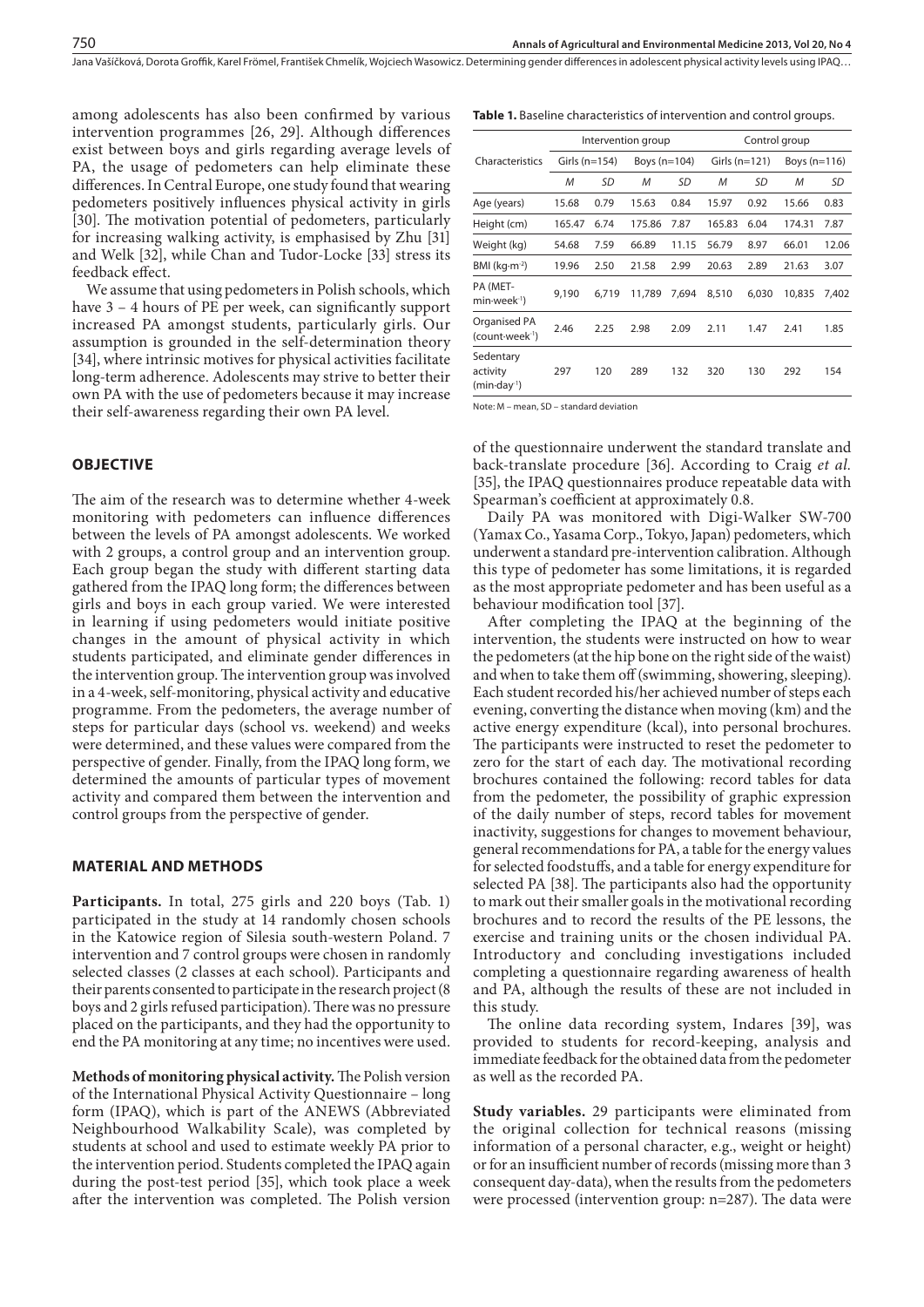Jana Vašíčková, Dorota Groffik, Karel Frömel, František Chmelík, Wojciech Wasowicz . Determining gender differences in adolescent physical activity levels using IPAQ…

then screened for extreme values; data for any single day indicating less than 1,000 steps was removed, and values of more than 30,000 steps on any single day (73 values means 1.0%) were truncated [40]. From the 7,224 total data records (258 students recorded steps for 28 days), records from 145 (2.0%) pedometers were missing data regarding daily steps, which were supplemented separately for individual days, and for girls and boys with average values of steps for a particular day. For analysis of the IPAQ questionnaires, only data for 178 students from the intervention group who had completed both IPAQ questionnaires, before and after monitoring, were used. Also included were the questionnaires from the control group (n=317) for statistical processing. Thus, 495 pre-test and post-test IPAQs were processed.

The results of the IPAQ questionnaire were processed in accordance with the officially recommended "Guidelines for data processing and analysis of the international physical activity questionnaire" [41]. In contrast to the IPAQ manual, vigorous PA was evaluated on the 6 METs level because original classification of PA does not meet the requirement for countries with a higher level of PA in its citizens [42].

**Statistical analysis.** Basic statistical calculations were employed for data processing in the Statistica CZ 9 and the SPSS 19.0 programmes. To calculate the differences between the individual types of PA from IPAQ between girls and boys, the Mann-Whitney U test was used with a level of statistical significance of p=.05. The statistically significant differences were determined between the possibility of steps in individual days and weeks with the use of repeated ANOVA and Scheffe *post hoc* tests. To estimate which factors (independent variables) determined from the ANEWS questionnaire have an influence on overall PA (dependent variable), use was made of binary logistic regression analysis. The dependent variable was categorised in accordance with the median of the collection (8,442 MET-min/week) for a group of students who had an overall PA below this border (category 0) and above this border (category 1). Independent variables included age (15, 16 and 17 years of age), group (control and intervention), BMI (personality, normal weight, overweight), place of residence (city, town, small town, village), smoking (nonsmoker, smoker), dog ownership, frequency of participation in organised PA (no participation, 1–2 x per week, 3 and more times per week), voluntary participation in PA (yes, no), and the presence of the following infrastructure in the area of residence within a 10 minute walk (yes, no): a park, recreation centre, gym, overall walking accessibility to services. Use was also made of "effect size"  $\omega^2$  [43], d [44] and  $\eta^2$  [45] coefficients for evaluation of the statistical significance. Of the daily number of steps, 2,000 steps were established as the logically significant difference (approximately one PE lesson [46]).

#### **RESULTS**

**Pedometer monitoring.** Through the use of monitored pedometers over a period of 4 weeks, it was found that the average number of steps for girls (n=154) during school days was 12,356±2,838 steps, and during weekends 12,567±3,511 steps. This difference is not particularly significant, but it slightly favours weekends. In the case of boys (n=104), average step values for school days were 12,006±2,924 steps and for the weekend 11,014±3,511 steps.



Figure 1. Average daily number of steps for girls (n=154) and boys (n=104) in single days (steps•day<sup>-1</sup>). Note: \*p<.05; \*\*p<.01

Significant differences (F=7.80; p<.01;  $\omega^2$ =.14) were determined between particular days in the week with a higher average number of steps occurring on Monday and Friday, in contrast to Sunday and Tuesday (Fig. 1). Statistically significant differences (F=5.55; p<.01;  $\omega^2$ =.08) were also recorded in the interaction between days x gender in addition to logically meaningful differences in the daily number of steps/results meaningfulness (n≥2,000 steps). For boys, the lowest average daily number of steps was recorded on Sunday  $(M=10,390\pm3,728$  steps•day<sup>1</sup>). The average number of steps ( $p$ <.01; d=.63) was significantly different between Friday ( $M=12,829\pm3,848$  steps•day<sup>-1</sup>) and Sunday ( $M=10,390\pm3,728$  steps•day<sup>-1</sup>) for boys. Girls showed no significant differences in steps taken between particular days in the week. They did, however, reach a significantly higher average daily amount of steps on Monday (p<.05; d=.63), Friday (p<.05; d=.65) and Saturday (p<.05; d=.65), compared with the average number of steps for boys on Sunday. All differences found between boys and girls were not significant (F=3.79; p<.05;  $\omega^2$ =.01).

Significant differences (F=5.46; p<.01;  $\omega^2$ =.01) were determined between school and weekend days in particular weeks, but not specifically for girls and boys (Fig. 2). Looking at the interaction of days x gender (F=3.64; p<.01;  $\omega^2$ =.06) in the final week, girls had a significantly higher average number of steps on the final weekend days than boys had on weekend days for weeks one ( $p<.01$ ; d=.64) and two ( $p<.05$ ;  $d = .57$ ).

Significant differences were observed in the overall average number of weekly steps, without regard to gender, between the fourth week and the first week (F=8.15; p<.01;  $\omega^2$ =.08) (Fig. 3). Including gender in this analysis shows that the final week differed significantly from the first week for girls (p<.05; d=.50). The average values in the fourth week for girls differed from the average values in the first week for boys ( $p<0.05$ ; d=.20).

**IPAQ questionnaires.** Boys compared to girls declared more vigorous PA (intervention group: Z=3.35; p<.01;  $\eta^2$ =.013; resp. control group: Z=2.15; p<.05;  $\eta^2$ =.009), moderate PA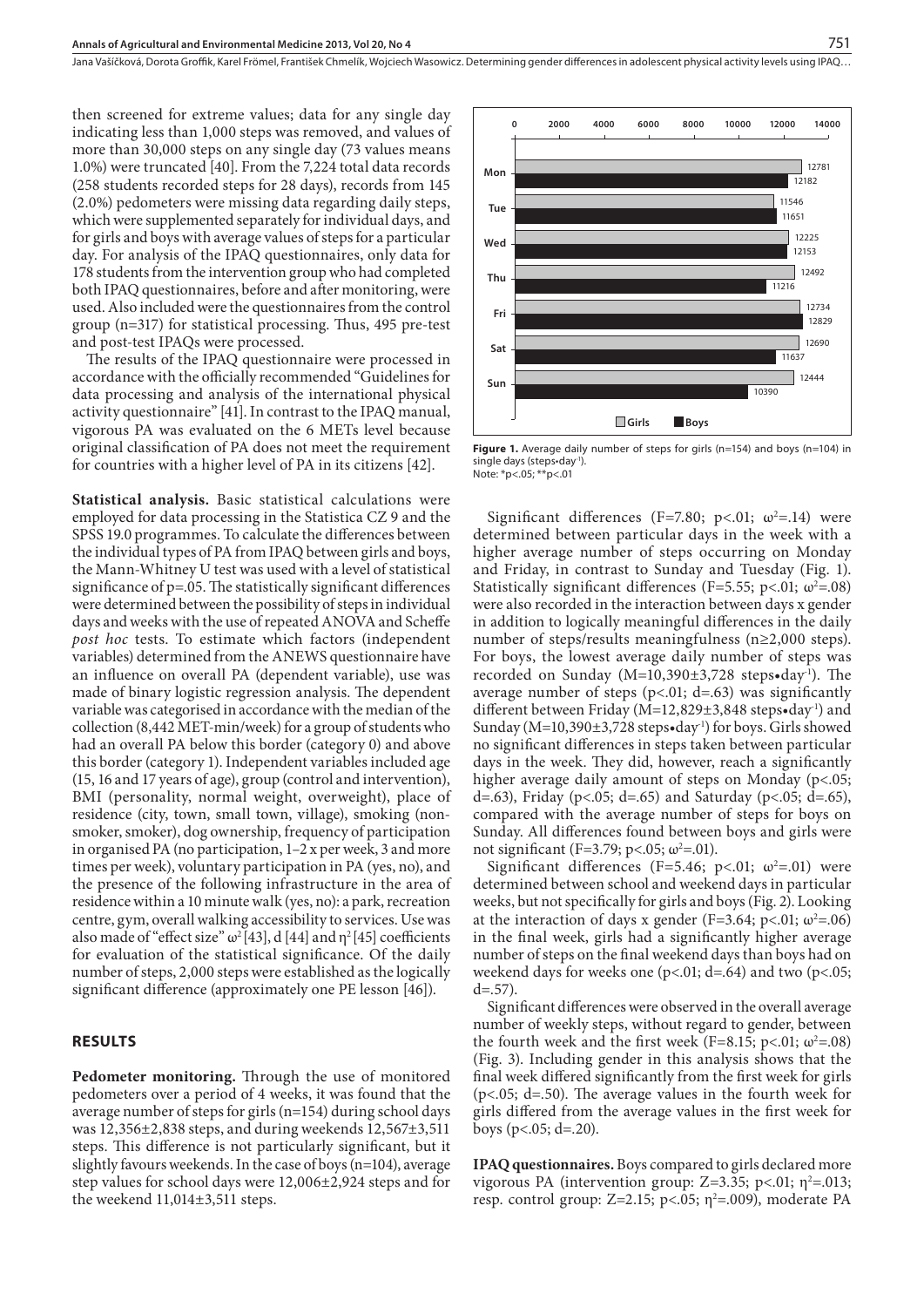**Table 2.** Weekly PA (MET-min•week-1) of girls and boys at the baseline

Jana Vašíčková, Dorota Groffik, Karel Frömel, František Chmelík, Wojciech Wasowicz . Determining gender differences in adolescent physical activity levels using IPAQ…

(IPAQ)



**Figure 2.** Average daily number of steps in girls and boys on school days (SD) and weekend days (WED) in single weeks (1-4) (steps•day-1). Note: \*\*p<.01, \*p<.05



**Figure 3.** Average weekly number of steps for girls (n=154) and boys (n=104) in particular weeks. Note: \*p<.05

(intervention group:  $Z=3.08$ ; p<.01;  $\eta^2=0.01$ ; resp. control group:  $Z=3.44$ ;  $p<.01$ ;  $\eta^2=0.015$ ) and total PA (intervention group: Z=2.83; p<.01;  $\eta^2$ =.011; resp. control group: Z=2.44; p<.01;  $η^2$ =.010) (Table 2) in the week before initiating the intervention.

In the week following the intervention, the boys in the intervention group had more PA than girls only in terms of vigorous PA (Z=2.61; p<.01;  $\eta^2$ =.01), and in contrast, girls demonstrated more walking (Z=3.13; p<.01;  $\eta^2$ =.012). Differences in overall PA in that week were not recorded among girls and boys (Tab. 3). The boys compared to girls in the control group again demonstrated more vigorous PA  $(Z=3.73; p<.01; \eta^2=0.016)$ , moderate PA (Z=3.85; p<.01;  $\eta^2=0.016$ ) and overall weekly PA (Z=3.15; p<.01;  $\eta^2$ =.013).

The results of the binary logistic regression analysis confirm gender as a factor (OR=2.64; CI=  $1.33 - 4.39$ ; p<.01) of influence on total PA (having more than 8,442 MET-minutes per week). Increased involvement in organised PA (OR= 4.00;  $CI = 2.00 - 8.01$ ; p<.01), accessibility to recreational facilities  $(OR= 2.64; CI= 1.12 - 6.21; p< .05)$ , and declaration of carrying out voluntary PA over the course of the year (OR= 2.27; CI= 1.00 – 4.68; p<.01) were shown to affect total weekly PA and were also verified as additional correlates associated with overall PA. The influence of the group factor (intervention and control), BMI or additional socio-demographic factors (location, type of living, dog ownership, houses in close

| Domain/<br><b>Intensity PA</b> | Groups | Girls<br>$1(n=154)$<br>$C(n=121)$ |            | Boys<br>$1(n=104)$<br>$C(n=116)$ |            | Z         | p    | $\eta^2$          |
|--------------------------------|--------|-----------------------------------|------------|----------------------------------|------------|-----------|------|-------------------|
|                                |        | Mdn                               | <b>IOR</b> | Mdn                              | <b>IOR</b> |           |      |                   |
| Work/school                    | L      | 2790                              | 5187       | 3692                             | 5082       | $2.14*$   | .032 | .008              |
|                                | C      | 2826                              | 4410       | 3324                             | 4914       | 0.70      | .484 | ÷,                |
| Transportation                 | T      | 1152                              | 2310       | 1400                             | 2183       | 1.22      | .223 | ÷,                |
|                                | C      | 840                               | 2309       | 1400                             | 2394       | 1.45      | .148 | ÷,                |
| Domestic and<br>garden         | I      | 960                               | 1730       | 1510                             | 2956       | $2.20*$   | .027 | .009              |
|                                | C      | 900                               | 1530       | 1440                             | 2630       | 1.69      | .090 |                   |
| Leisure-time                   | I      | 1379                              | 2472       | 2379                             | 4205       | $2.83**$  | .005 | .011 <sup>b</sup> |
|                                | C      | 1320                              | 2289       | 1953                             | 3472       | $2.21*$   | .027 | .009              |
| Vigorous                       | T      | 1485                              | 3300       | 3165                             | 4410       | $3.35***$ | .000 | .013 <sup>b</sup> |
|                                | C      | 1200                              | 2880       | 2160                             | 4155       | $2.15*$   | .032 | .009              |
| <b>Moderate</b>                | T      | 2648                              | 3910       | 3890                             | 4998       | $3.08**$  | .002 | .012 <sup>b</sup> |
|                                | C      | 2445                              | 3180       | 3750                             | 4883       | $3.44**$  | .001 | .015 <sup>c</sup> |
| Walking                        | ı      | 2706                              | 3366       | 3053                             | 3317       | 0.13      | .894 | ÷,                |
|                                | C      | 2574                              | 3515       | 2063                             | 2731       | 1.59      | .113 | ÷,                |
| <b>Total PA</b>                | T      | 8317                              | 8826       | 9779                             | 9062       | $2.83**$  | .005 | .011 <sup>b</sup> |
|                                | C      | 7440                              | 7203       | 8816                             | 10304      | $2.44*$   | .015 | .010 <sup>a</sup> |
|                                |        |                                   |            |                                  |            |           |      |                   |

Note: I – intervention group; C – control group; Mdn – median; IQR – interquartile range; Z – Mann-Whitney U test; \*p≤.05; \*\*p≤.01; \*\*\*p≤.001;  $\eta^2$ : <sup>a</sup>0.01≤ $\eta^2$ <0.06 = small effect size; <sup>b</sup>0.06≤ $\eta^2$ <0.14 = medium effect size; <sup>c</sup>0.14≤η<sup>2</sup> = large effect size

**Table 3.** Weekly PA (MET-min•week-1) in girls and boys in the post-test (IPAQ)

| Domain/<br><b>Intensity PA</b> | Groups | Girls<br>$1(n=154)$<br>$C(n=121)$ |            |       | <b>Boys</b><br>$1(n=104)$<br>$C(n=116)$ | Ζ         | p    | $\eta^2$                     |
|--------------------------------|--------|-----------------------------------|------------|-------|-----------------------------------------|-----------|------|------------------------------|
|                                |        | Mdn                               | <b>IQR</b> | Mdn   | <b>IQR</b>                              |           |      |                              |
|                                | L      | 2505                              | 6084       | 3354  | 4805                                    | 1.09      | .276 |                              |
| Work/school                    | C      | 2640                              | 5772       | 3837  | 5018                                    | $2.35*$   | .019 | .010 <sup>b</sup>            |
| Trans-                         | I      | 1944                              | 2673       | 1080  | 2634                                    | 1.57      | .117 |                              |
| portation                      | C      | 1188                              | 1998       | 1400  | 2411                                    | 1.06      | .289 | $\bar{ }$                    |
| Domestic                       | L      | 1260                              | 2385       | 1087  | 2700                                    | 0.34      | .730 | $\qquad \qquad \blacksquare$ |
| and Garden                     | C      | 1140                              | 1923       | 1590  | 2940                                    | $2.05*$   | .040 | .009                         |
| Leisure-time                   | L      | 2091                              | 3024       | 2337  | 3081                                    | 0.72      | .471 |                              |
|                                | C      | 1584                              | 2403       | 2380  | 4146                                    | $2.07*$   | .038 | .009                         |
|                                | L      | 1350                              | 4200       | 2580  | 2940                                    | $2.61**$  | .009 | .010 <sup>b</sup>            |
| <b>Vigorous</b>                | C      | 1440                              | 2580       | 2880  | 4170                                    | $3.73***$ | .000 | .016 <sup>c</sup>            |
| <b>Moderate</b>                | I      | 3000                              | 4500       | 3225  | 5930                                    | 1.39      | .166 |                              |
|                                | C      | 2460                              | 3820       | 4638  | 6315                                    | $3.85***$ | .000 | .016 <sup>c</sup>            |
|                                | L      | 3514                              | 4653       | 2285  | 2821                                    | $3.13**$  | .002 | .012 <sup>b</sup>            |
| Walking                        | C      | 2970                              | 3564       | 2376  | 3135                                    | $2.12*$   | .034 | .009                         |
| <b>Total PA</b>                | L      | 9175                              | 10101      | 8781  | 10895                                   | 0.48      | .631 |                              |
|                                | C      | 6970                              | 8467       | 11796 | 10882                                   | $3.15***$ | .002 | .013 <sup>b</sup>            |
|                                |        |                                   |            |       |                                         |           |      |                              |

Note: 1 – intervention group; C – control group; Mdn – median; IQR – interquartile range;<br>Z – Mann-Whitney U test; \*p≤.05; \*\*p≤.01; \*\*p≤.001; n^: <sup>a</sup>0.01≤n^<0.06 = small effect size;<br>●0.06≤n^<0.14 = medium effect size; •0.

neighbourhood, park accessibility, shops accessibility, fitness centre accessibility, neighbourhood walkability) was not observed.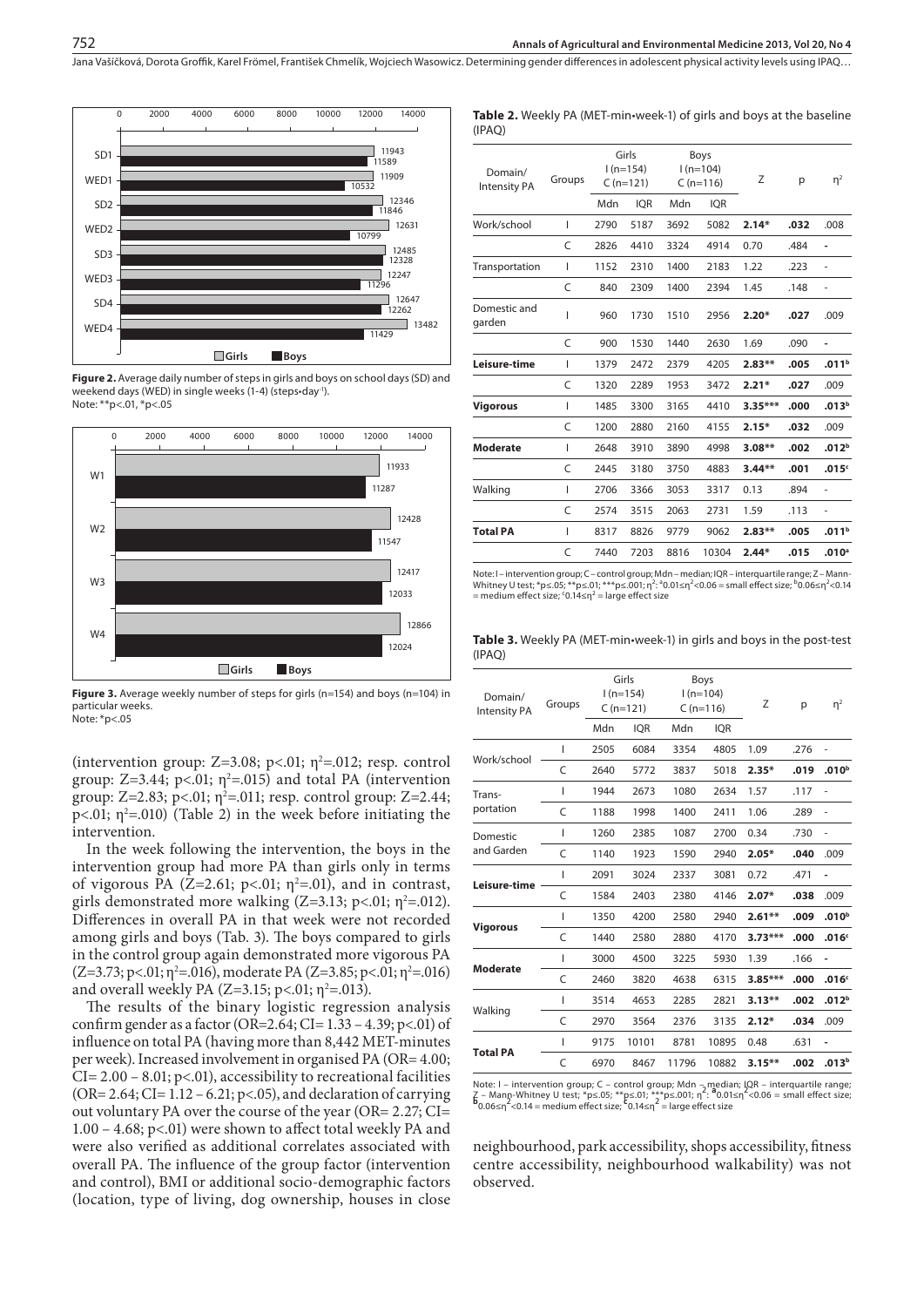# **DISCUSSION**

The research was focused on 4-week interventions into the movement behaviour of adolescents. Findings suggested that this type of intervention could eliminate differences in PA among girls and boys.

Of note is the fact that the declared participation in physical education classes (school days x gender x participation in PE: F=1.79; p=.13) did not have an influence on the average daily number of steps taken for girls or boys. On days with recorded PE lessons (n=126), girls achieved an average of 12,058 $\pm$ 2,788 steps•day<sup>-1</sup> and boys an average of 12,330 $\pm$ 2,761 steps•day<sup>-1</sup>. From the data (n=42) listed in the recording brochure, which included the number of steps taken in PE lessons, the average number of steps was calculated as 2,017±860 steps per PE lesson (girls: 2,118±795 steps; boys: 1,883±947 steps). This calculation, however, is influenced by the small number of respondents, the non-representative collection, and in particular, the content of the PE lesson.

The use of pedometers over the 4-week intervention period evoked positive responses and attitudes (51.8 % boys and 76.4 % girls) and encouraged the subsequent use of the pedometers by students in the control groups on the basis of their own initiative.

**Results of the pedometers on school and weekend days.**  In all 4 weeks, boys' PA levels were noticeably different between school and weekends. For girls, these differences were minimal in the first 3 weeks, and in the 4<sup>th</sup> week, a higher average number of steps was observed for the weekend. Gavarry et al. [1] found no evidence of differences between overall PA and moderate-to-vigorous PA (MVPA) on school and weekend days (70 min/day on average) for girls of approximately the same age as in the presented study. Certain studies [17, 24, 47] on younger children confirmed the higher amount of PA for boys monitored with pedometers, compared to girls, both on school days and weekends, with the number of steps at weekends being lower than on school days without regard to gender. Daily responsibilities on school days, active transport and the amount of free-time activities also increased the amount of steps significantly for Polish adolescents, in comparison with the weekend programme, which was dedicated more to rest (more than 33 % of the time) [48], watching television, visiting relatives and friends, and also preparing for school responsibilities. Due to the lack of available time needed for other activities, 46% of Polish people do not engage in PA [49]. Watching television and (123 min/day) sitting at the computer (117 min/day) were among the other activities Polish adolescents dedicated a significant amount of time to. These values were not determined from all of the probands of the intervention group, but only from those (20.1%) who recorded the data in the recording brochures. In a survey of the most common freetime activities in Central Europe [50], watching TV, DVDs and videos predominated, followed by listening to music and spending time at the computer; movement activity was in 6<sup>th</sup> place for daily operations. Jago, Anderson, Baranowski and Watson [10] argue that adolescent boys spend the most time at the weekend participating in electronic recreation and sport, while adolescent girls spend more time on personal care.

**Results of the pedometers for particular weeks.** Girls demonstrated growth in the number of steps taken over the

course of the 4-week monitoring; this finding is evident both on school and weekend days (the difference between the 1st and 4th week is almost 1,000). The number of steps taken by boys also increased with the length of the measuring, although the difference is not substantial. Studies that may serve as a comparison for the results from this type of adolescent pedometer monitoring study for a particular time frame are not common, or are focused on comparisons of other parameters in connection with different age groups; for example, 3-week measuring with a pedometer and comparisons with body composition of adults [51]. Growth in the number of steps per day with the length of measurement has also been found with sedentary workers [52]. The authors came to the conclusion that sustainable behaviour change was achieved by approximately 4 weeks in a 12-week intervention with 106 participants. The changes were no longer significant in the following weeks.

**Pedometer instruments.** According to the results of the experiments and experiences at primary schools [53], pedometers can encourage pupils to engage in increased movement activity and can also serve as a significant motivational tool in physical education classes [28, 54]. Certain studies [55] call directly for longer lasting monitoring with pedometers because this will enable students to understand better their individual physical activity levels and patterns, and allow them to carry out self-assessments of PA. Intervention studies with the use of pedometers [52, 56, 57] are successful not only in support of PA [58], but also in terms of healthy eating habits among adolescent boys and girls [29]. The fact that girls respond more positively to the use of pedometers can significantly contribute to balancing opportunities for movement activity during free time when combined with additional encouragement measures.

**IPAQ questionnaires.** The IPAQ questionnaire, when applied as a pre-test, indicated that girls participated in a significantly lower amount of vigorous and moderate PA, compared to boys, which also had an influence on differences in overall PA. After 4 weeks of monitoring with a pedometer, the difference between the genders only remained with regard to vigorous PA. From the IPAQ data, it may be assumed that girls using pedometers enhanced the amount of PA for the transportation domain, and thus for walking in summary (intervention group: differences +792 MET-min/week for transportation and +808 MET-min/week for walking). Gender differences were also confirmed in studies of PA with the use of monitoring of heart frequency [1]. According to Sallise et al. [59], differences in PA between genders mainly start appearing at 16 years of age. Moderate PA and total PA in boys decreased in the post-test and gender differences were eliminated. A question remains: what caused the significant decrease in the amount of PA with boys in the post-test? Gavarry et al. [1], who observed 182 French children and teenagers aged 6–20 years old, monitored heart frequency and found similar results. The overall movement activity in boys over the course of school days decreased with age by 69 % in his study, while in the case of girls, the decrease was only 36 %. The decline in total PA was associated with a reduction in both moderate PA and vigorous PA. He explained this observation in relation to the great inter-individual variability of total PA existing in the French population.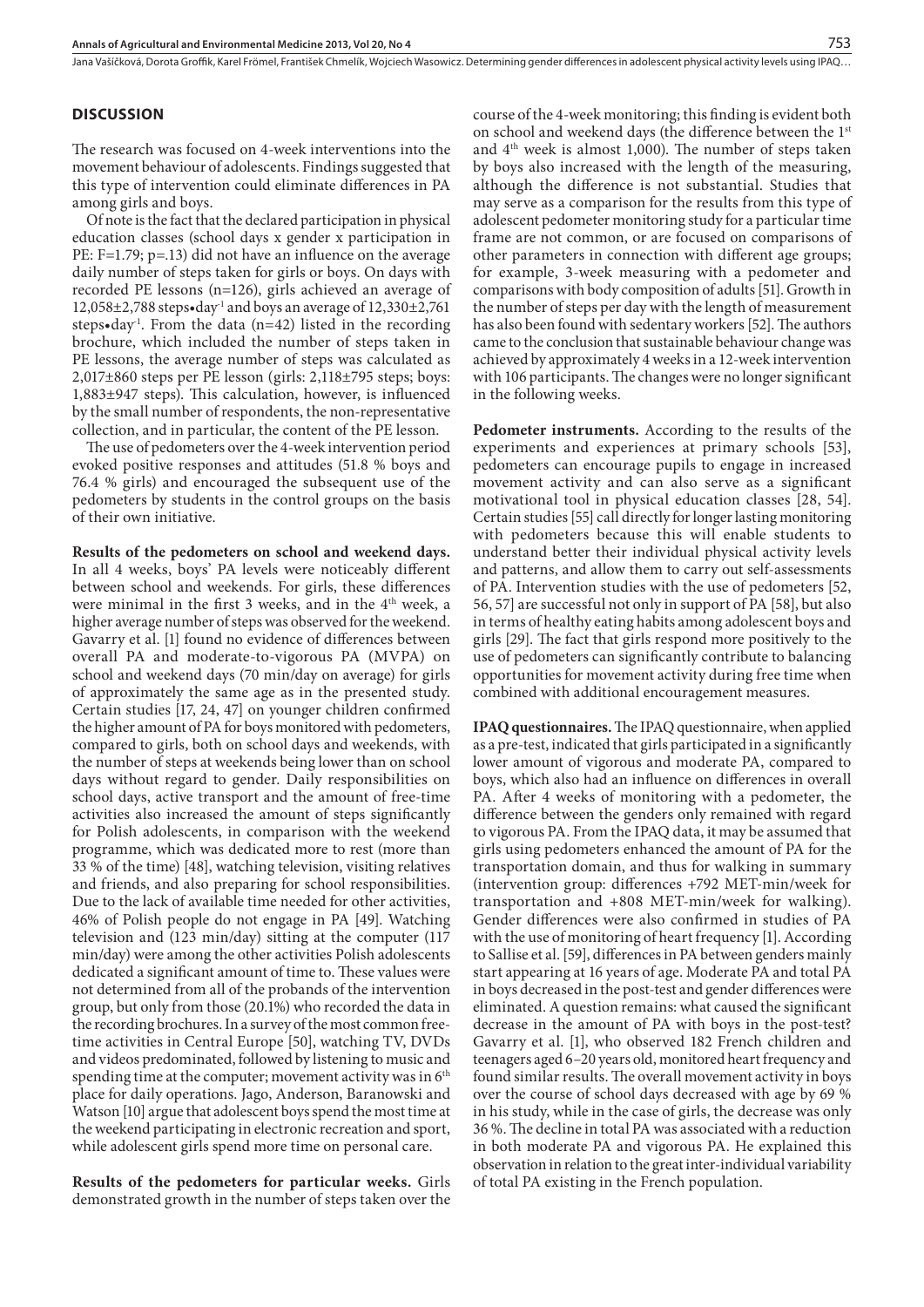**Motivation recording brochures.** Recording of data from pedometers was performed by all participants. The records determined that only 20.1% of the students were motivated to think more seriously about changes in lifestyle, establishing new goals, monitoring additional PA, and further possible use of the motivation recording brochures.

754

A significant contribution can also be expected in the area of awareness of one's lifestyle, more qualified approaches to changes in movement behaviour, deeper understanding of connections between movement activity and nutrition, and overall support for physical literacy among pupils.

Despite critical comments on the necessity of recording the number of steps (although this was voiced by only 3 students), recording activity and its evaluation is beneficial particularly for awareness of the sizes and types of movement activity, the influence of movement activity on energy exertion, the relationship between movement activity and eating and additional factors of a healthy lifestyle.

**Strengths and limitations.** The most positive contribution of the research is confirmation that the use of pedometers, during the period of use, can eliminate differences in PA among girls and boys as well as differences between school and weekends. A further contribution of the results is the length of monitoring of such an extensive group of adolescents. Some research among adolescents [60] does demonstrate monitoring longer than 4 weeks, but an insufficient amount of participants does not allow for generalisation of the results.

The design of the research aimed at preserving the most natural conditions possible. The individual effect of the pedometers, the motivation recording brochures and the INDARES Internet programme cannot be exactly determined in this intervention. The demanding school programmes also made it difficult to monitor repeated permanence of changes in movement behaviour. The technical limit of the research came from the use of the pedometers, which objectively monitor typical locomotion PA, but are less objective concerning other PA and are irrelevant for PA of a static character or activity in a water environment.

Linked research should focus on verifying whether the changes observed in the movement behaviour of girls in various socio-economic and cultural environments is permanent. There should be a further research focus on creating and verifying additional supporting motivational and educational means for increasing adolescent PA, including the use of Internet programmes which increase the benefits of pedometer use.

#### **CONCLUSIONS**

The results of the presented study demonstrate that the use of pedometers can decrease the differences in PA among adolescent girls and boys, as well as on school and weekend days. A significant finding is that PA levels did not decrease over the 4 weeks when pedometers were worn. Pedometers support an awareness of lifestyle amongst students under school conditions and are well-accepted by girls. An intervention incorporating PA monitoring using pedometers was successful in promoting PA in adolescent boys and girls. The results of the research serve to encourage physical education teachers to create school PE and extra-curricular

PA programmes that extensively use pedometers, given their positive influence on PA, particularly in the case of girls.

#### **Acknowledgement**

The authors express their thanks to all the pupils and cooperating teachers for their participation in this research. This study was supported by Research Grant MSM 6198959221from the Ministry of Education, Youth and Sports of the Czech Republic and by the ECOP Project 'Strengthening scientific potential of the research teams in promoting physical activity at Palacky University', Reg. No. CZ.1.07/2.3.00/20.0171, and Research Grant AN-522–5/2009 from AWF Katowice, Poland.

# **REFERENCES**

- 1. Gavarry O, Giacomoni M, Bernard T, Seymat M, Falgairette G. Habitual physical activity in children and adolescents during school and free days. Med Sci Sports Exerc. 2003; 35(3): 525–31.
- 2. Norman GJ, Nutter SK, Ryan S, Sallis JF, Calfas KJ, Patrick K. Community design and access to recreational facilities as correlates of adolescent physical activity and Body-Mass Index. J Phys Act Health. 2006; 3(Suppl 1): S118-S28.
- 3. Pearson N, Atkin A, Biddle S, Gorely T, Edwardson C. Patterns of adolescent physical activity and dietary behaviours. Int J Behav Nutr Phys Act. 2009; 6(1): 45.
- 4. Sanchez A, Norman GJ, Sallis JF, Calfas KJ, Cella J, Patrick K. Patterns and correlates of physical activity and nutrition behaviors in adolescents. Am J Prev Med. 2007; 32(2): 124–30.
- 5. Garcia AW, Pender NJ, Antonakos CL, Ronis DL. Changes in physical activity beliefs and behaviors of boys and girls across the transition to junior high school. J Adolesc Health. 1998; 22(5): 394–402.
- 6. Bergier J, Kapka-Skrzypczak L, Bilinski P, Paprzycki P, Wojtyla A. Physical activity of Polish adolescents and young adults according to IPAQ: a population based study. Ann Agric Environ Med. 2012; 19(1): 109–15.
- 7. Frömel K, Chmelík F, Bláha L, Feltlová D, Fojtík I, Horák S et al. Pohybová aktivita české mládeže: Koreláty intenzivní pohybové aktivity (Physical activity in youth in the Czech Republic: Correlates of vigorous physical activity) [in Czech]. Ces Kin. 2007; 11(4): 49–55.
- 8. Flohr JA, Todd MK, Tudor-Locke CE. Pedometer-assessed physical activity in young adolescents. Res Q Exerc Sport. 2006; 77(3): 309–15.
- 9. Tudor-Locke CE, Lee SM, Morgan CF, Beighle A, Pangrazi RP. Children's pedometer-determined physical activity during the segmented school day. Med Sci Sports Exerc. 2006; 38(10): 1732–8.
- 10. Jago R, Anderson CB, Baranowski T, Watson K. Adolescent patterns of physical activity: Differences by gender, day, and time of day. Am J Prev Med. 2005; 28(5): 447–52.
- 11. Harris J, Penney D. Gender, health and physical education. In: Penney D. Gender and physical education: Contemporary issues and future direction. London, Routledge, 2002. p. 123–45.
- 12. Frömel K, Formánková S, Sallis JF. Physical activity and sport preferences of 10 to 14-year-old children: A 5-year prospective study. Acta Uni Palacki Olomuc Gymn. 2002; 32(1): 11–6.
- 13. Flintoff A. Targeting Mr average: Participation, gender equity and school sport partnerships. Sport Educ Soc. 2008; 13(4): 393–411.
- 14. Couturier L, E., Chepko S, Coughlin MA. Whose gym is it? Gendered perspectives on middle and secondary school physical education. Phys Educator. 2007; 64(3): 152–8.
- 15. Armstrong N, Welsman JR. The physical activity patterns of European youth with reference to methods of assessment. Sports Med. 2006; 36(12): 1067–86.
- 16. Vander Ploeg KA, Biao W, McGavock J, Veugelers J. Physical activity among Canadian children on school days and nonschool days. 2012; 9(8): 1138–45.
- 17. Duncan EK, Duncan JS, Schofield G. Pedometer-determined physical activity and active transport in girls. Int J Behav Nutr Phys Act. 2008;  $5(1): 2.$
- 18. Coakley J, White A. Making decisions: Gender and sport participation among British adolescents. Sociol Sport J. 1992; 9(1): 20–35.
- 19. Pate RR, Davis MG, Robinson TN, Stone EJ, McKenzie TL, Young JC. Promoting physical activity in children and youth: A leadership